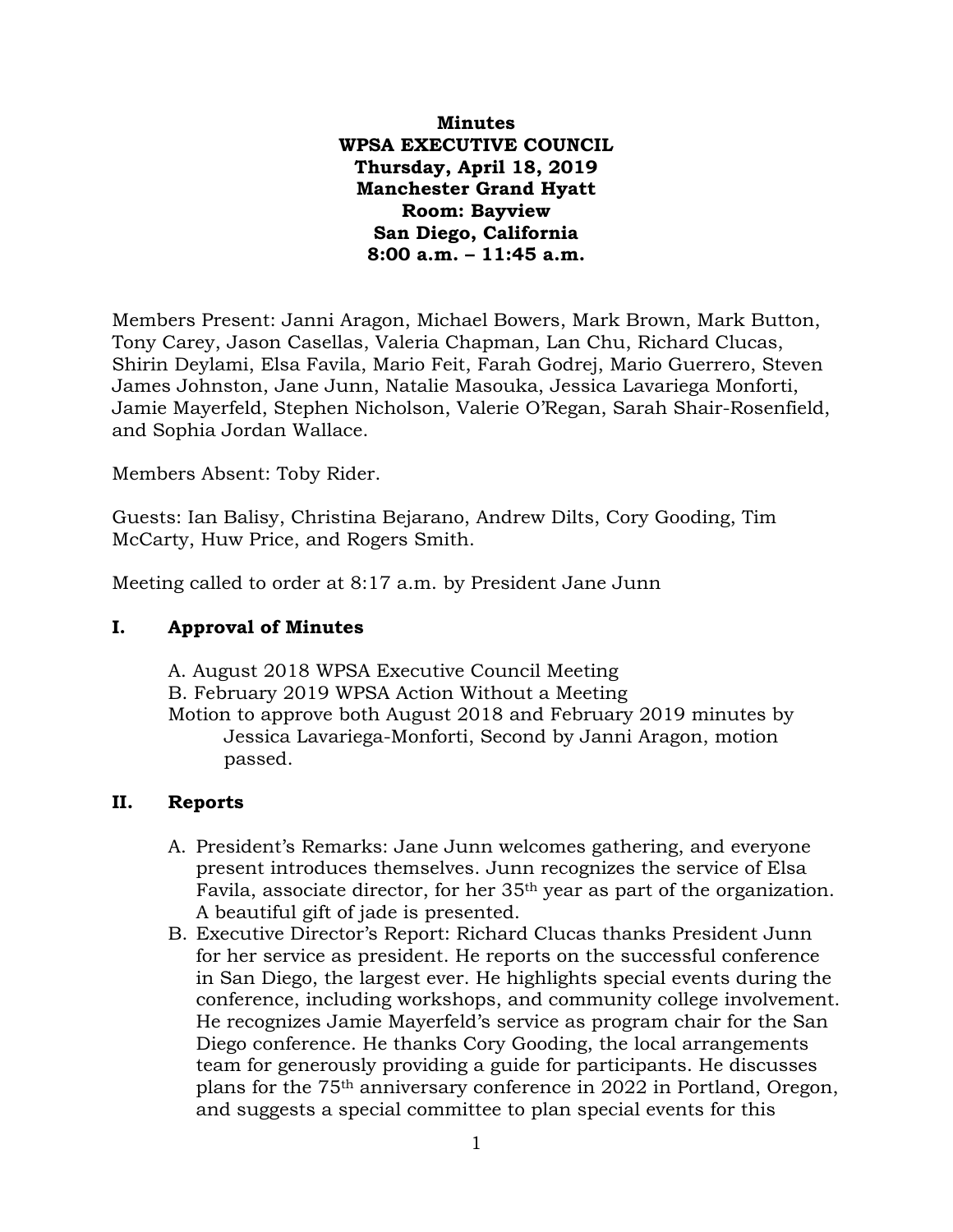anniversary conference. He discusses the two major publications the association produces, PRQ and PGI. The association signed a sevenyear contract with Taylor and Francis to continue publishing PGI. He has been working on the creation of a new award for best article for PGI. He also handled the issue of amending the bylaws for the possibility of co-winners for the PRQ best article award. He noted that he would like a volunteer to assist in putting together the association newsletter. In terms of policy, he also noted the creation of the antiharassment policy of the association. He also noted the administrative tasks including a report on financials, targeted outreach, and the 2023 sand 2024 planning.

- C. Program Chair's Report: Jamie Mayerfeld thanked Richard and Elsa for making his job easier. He noted the high pre-registration rates of 1,178 individuals. He also encouraged attendance at the lectures by Janet Napolitano and Rogers M. Smith.
- D. Local Arrangements San Diego: Cory Gooding and Tim McCarty discussed the guide they created for participants and the 24 volunteer undergraduates who helped with registration.
- E. Local Arrangements Los Angeles 2020: Andrew Dilts discusses plans to make next year's participants welcome in Los Angeles. Loyola Marymount has pledged resources and undergraduate students to assist with the conference. Mario Guerrero asks about public transport in L.A. and suggests Burbank and Long Beach as good alternative airports. Also Santa Monica train to downtown.
- F. Nominating Committee Report: Richard Clucas noted Ricardo Ramirez nominated as Vice President and Program Chair and noted the elections would be held at the business meeting on Friday at 5:15 p.m.
- G. Financial Report: Michael Bowers submitted his report, which can be viewed for more details. The association has \$1 million in assets with membership and registration fees as main source of income.
- H. PRQ Report: Sophia J. Wallace presented the PRQ report, which can be viewed for more details. The editorial team is composed of several field editors who are responsible for manuscripts in their respective areas. She noted that there have been 147 articles submitted since January 1,2019. She expects approximately 550-600 submissions by year's end. She noted about 5 days turn around time for desk rejects, 63 days for rejections, and 80 days for revise and resubmit. The desk reject rate is 43%. Steve Nicholson asks about desk reject rate and whether it is an increase. Wallace responds that this rate is in line with other journals. Richard Clucas asks about the lower numbers of theory submissions. Wallace suggests it could be because of categorization but was not sure why. Sarah wonders whether the percentage is lower because of the higher number of submissions in other areas. Jane Junn asks for follow up from PRQ and PGI editors regarding the desk reject figures. They should report back to the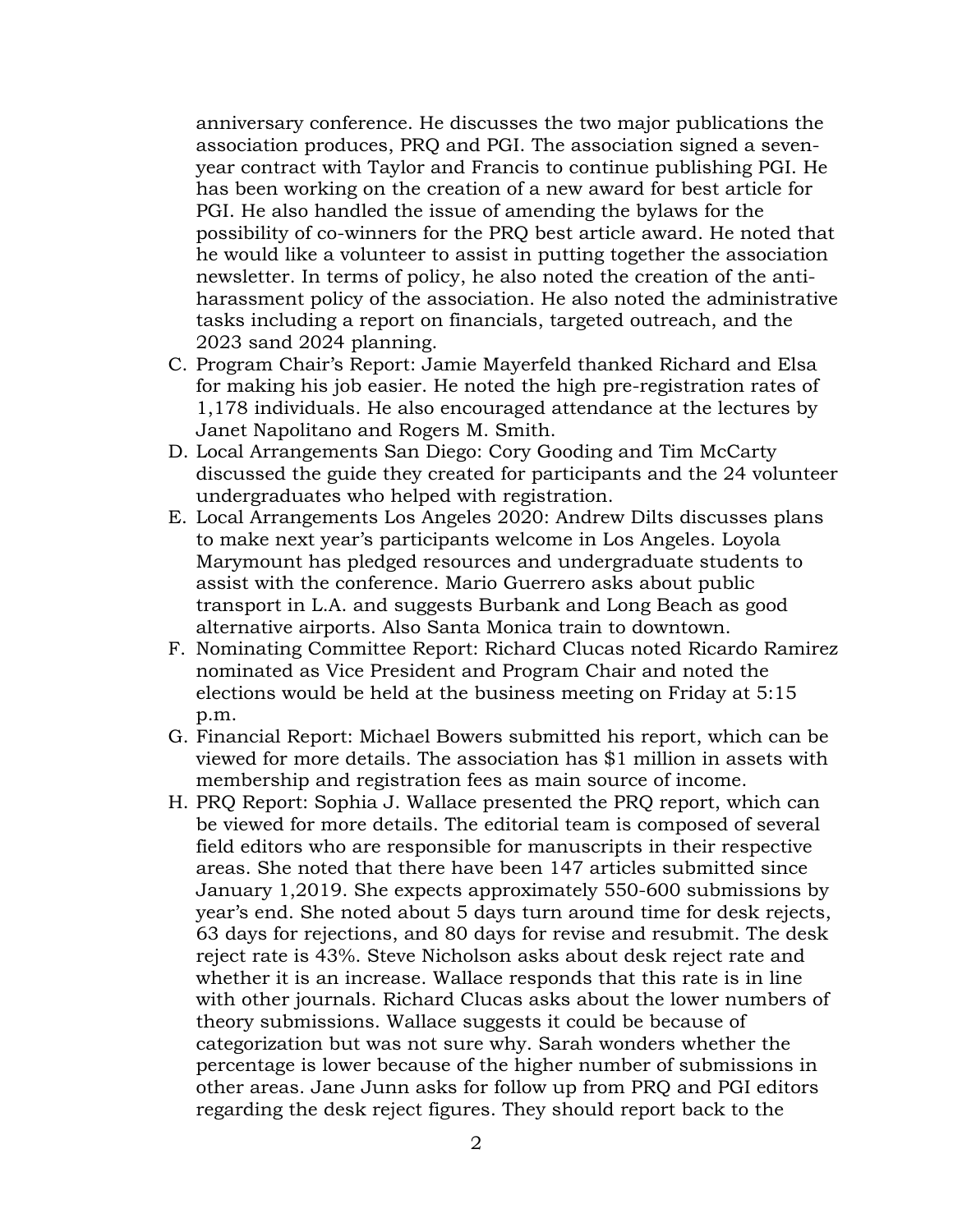council regarding how the desk reject rates compare to other journals controlling for submissions and other relevant variables. She also would like more investigation of political theory and why the numbers are down with an action plan to change this. Mark Button asks about environmental politics and the issue of how this field is classified. Wallace says this can fall into public policy or public law. Junn suggests the possibility of the creation of a publications committee to monitor these issues. Lan notes she coded categories when she was APSR assistant.

Motion by Sarah to follow up on these three items by August 2019 meeting, Seconded by Jessica Lavariega Monforti, motion passed. Motion by Sarah to create an ad hoc publications committee chaired by outgoing President Junn with Steven James Johnston and Lan Chu as members. Mario Guerrero seconds, motion passed.

- I. PGI Report: Valeria Chapman is present as part of editorial team. Sage representative discusses his pleasure with the journal. Richard asks about royalties which went up and then fell. No clear answer but follow up will occur. Valeria reports the renewal of contract, 169 submissions in 2018. Discusses format of journal with original research, dialogue sections, and review essays. Citations are up with online first helping. PGI will publish a special  $25<sup>th</sup>$  anniversary issue on the publication of Michael Dawson's Behind the Mule. She noted the 20% acceptance rate, 15 weeks for time to decision. PGI is very active on social media and twitter, but would like a social media coordinator. Richard asks about subscription rates and Sage suggests academics contact their libraries.
- J. WPSA Committee on Information Technology: No report given.

## III. **Old Business**

- A. Future Convention Sites: Elsa Favila, Richard Clucas discusses the rotation and in particular why the conference is not in San Antonio this year. California members cannot travel to Texas on state funds due to California Attorney General's ruling. In 2021, we will be in Seattle, and in 2022 we will be in Portland, Oregon. Mark suggest Salt Lake City, UT as an option. Valerie asks about Orange County because of Disneyland. Richard asks for a vote giving him the authority to negotiate terms for 2023 in San Francisco and 2024 in Vancouver, BC. Valeria motions, Sarah seconds, motion passed.
- B. Anti-Harassment Policy: Christina Bejarano reports on proposed revisions to include definition and when it occurs. She noted the MPSA is also working on this and the sharing of information is advised to make sure everyone is on the same page. The possibility of an ombudsman either available in person or by phone is an option. Third party reporting sites have also been used in the past by other organizations. Jane Junn suggests that the August meeting should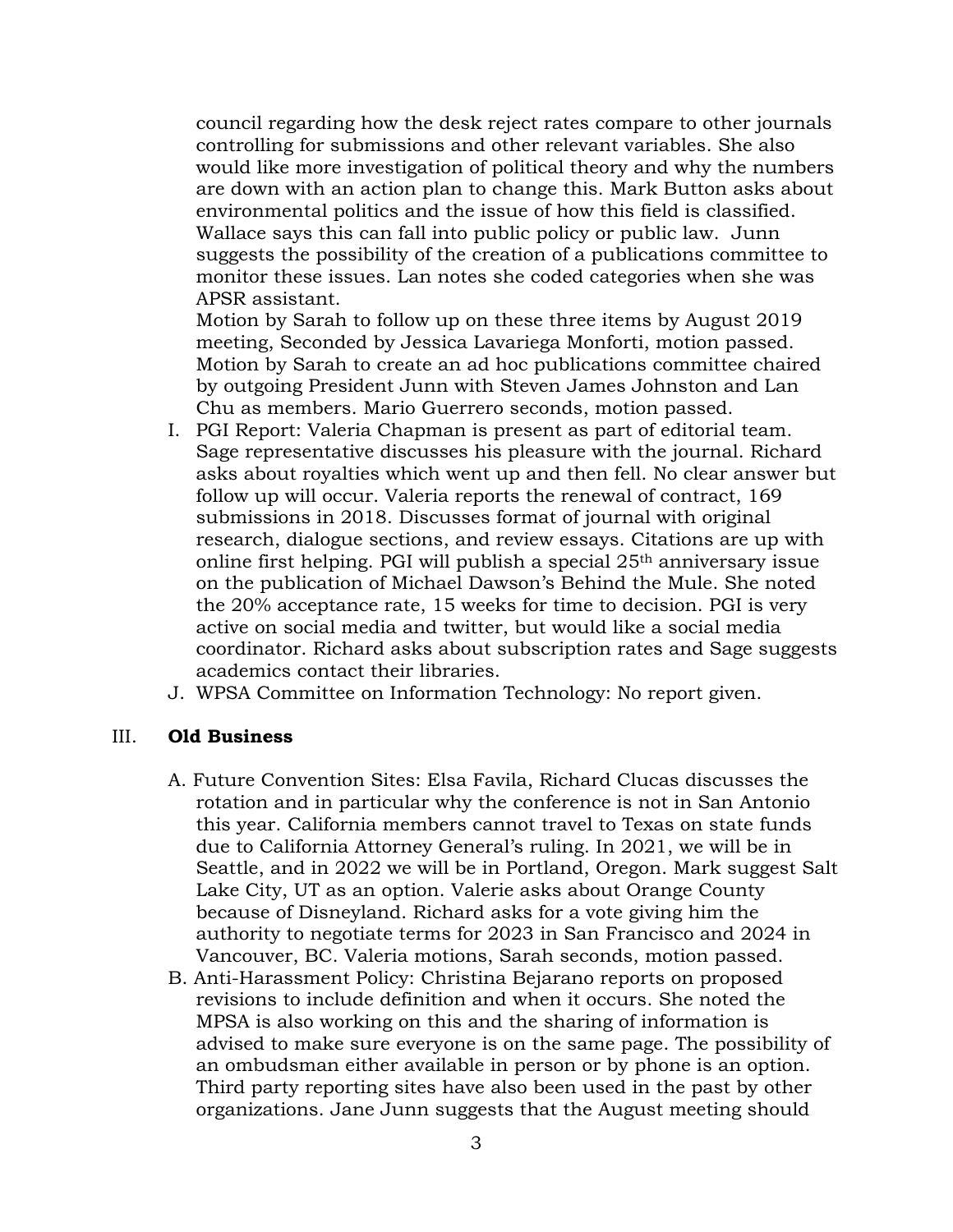have a more in depth discussion on this issue. She notes the importance of dealing with the issue of bystanders. She is concerned about due process as well. She asks Bejarano to stay on to at least August to see this through. Jessica Lavariega Monforti voices support for third party ombudsman and Jane Junn also notes the financial concerns as well. Valeria Sinclair Chapman notes the issue of liability has to be discussed, including relevant legal issues. Cory Gooding notes the Title IX office of his university is active. Janni Aragon asks about Vanessa Tyson and whether the association will support her. Richard suggests moving this issue to new business.

C. Independent Accountant Financial Review: Richard Clucas, Michael Bowers. Several years ago, the Executive Council asked Richard to look into having an outside CPA conduct an audit or review of the Association's books. The presentation at this meeting was to give the CPA's final report to the council. The CPA found that the association's finances looked good.

## IV. **New Business**

- A. Budget: Michael Bowers proposed budget notes higher accounting and legal fees because of the review but everything stable.
- B. Sick Leave Policy: Elsa Favila notes that the association needs to have a formal sick leave policy for employees due to California law. Richard presented proposed policy. Michael Bowers motions, Sarah seconds, motion passes.
- C. PGI Best Article Award: Valeria Chapman, Richard Clucas note new best article award similar to PRQ's award should be created. Funding by Taylor and Francis will be \$500 award. Motion by Sarah second by Jessica, motion passes.

Chapman also proposes increasing form 4 to 5 issues per year. Motion seconded by Sarah, motion passes.

- D. Making the WPSA More Climate Friendly: Jamie Mayerfeld proposes committee to create climate friendly association. Sarah motions, Tony seconds, motion passes.
- E. APSA Initiatives—Rogers Smith addresses council on higher ad challenges and highlights four APSA initiatives: 1. Public scholars program, 2. Online teaching resources, 3. Teaching in research and peer to peer pedagogical (P4) initiative, and 4. Professional behavior.
- F. Staff Pay—Richard Clucas proposes raise to Jason, the technological associate who has been transporting equipment for 9 years. His current pay is \$20 per hour. Suggests \$30 per hour. Motion by Sarah, Cory seconds, motion passes.

Also proposes raise for Elsa Favila, whose current salary is \$46,232. Jane Junn Proposes 15% raise. The proposal also called for giving both Elsa and Jason yearly raises based on increases in the consumer price index. Motion by Sarah, Cory seconds, motion passes.